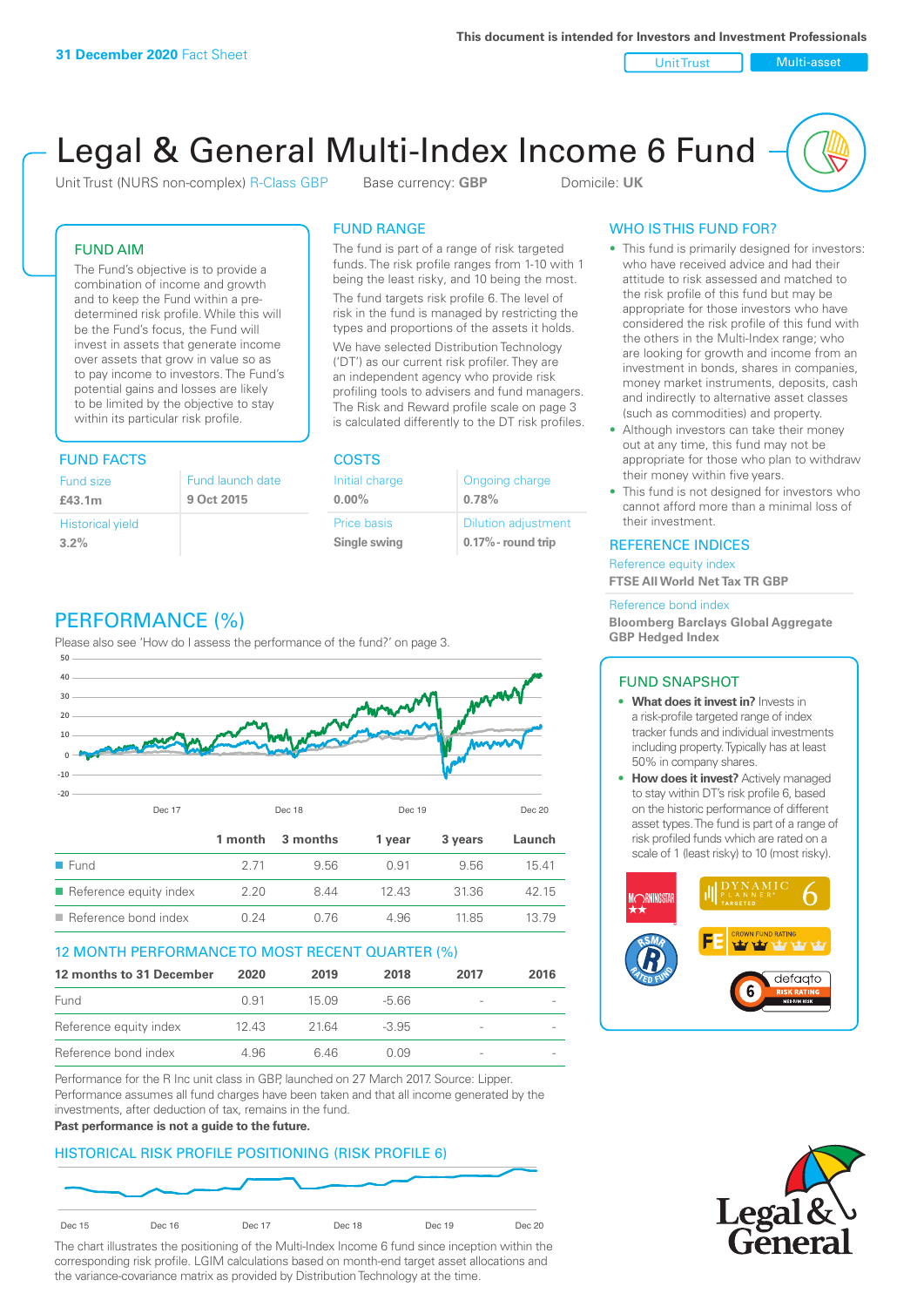### Legal & General Multi-Index Income 6 Fund

Unit Trust (NURS non-complex) R-Class GBP

### PORTFOLIO BREAKDOWN

All data source LGIM unless otherwise stated. Totals may not sum due to rounding.





### FUND MANAGERS

The fund managers have responsibility for managing the multi-index fund range. They are part of the Multi-Asset Funds (MAF) team in LGIM. This team focuses on designing and managing multi-asset funds that are tailored to match the specific objectives of various client types. The team sits within a wider Asset Allocation team which combines both depth of experience with a broad range of expertise from different fields, including fund management, investment consulting and risk management roles.

## TOP 10 HOLDINGS (%)

| UK Equities Index Trust          | 13.5 |
|----------------------------------|------|
| iShares UK Equity (dividend)     | 9.5  |
| US Equities Index Trust          | 7.5  |
| High Income Trust                | 6.5  |
| <b>EM Debt USD Index Trust</b>   | 6.0  |
| Emerging Market Index Trust      | 6.0  |
| Europe Equities Index Trust      | 5.8  |
| Pacific Equities Index Trust     | 5.5  |
| <b>EM Debt Local Index Trust</b> | 5.0  |
| UK 250 Index                     | 4.5  |
|                                  |      |